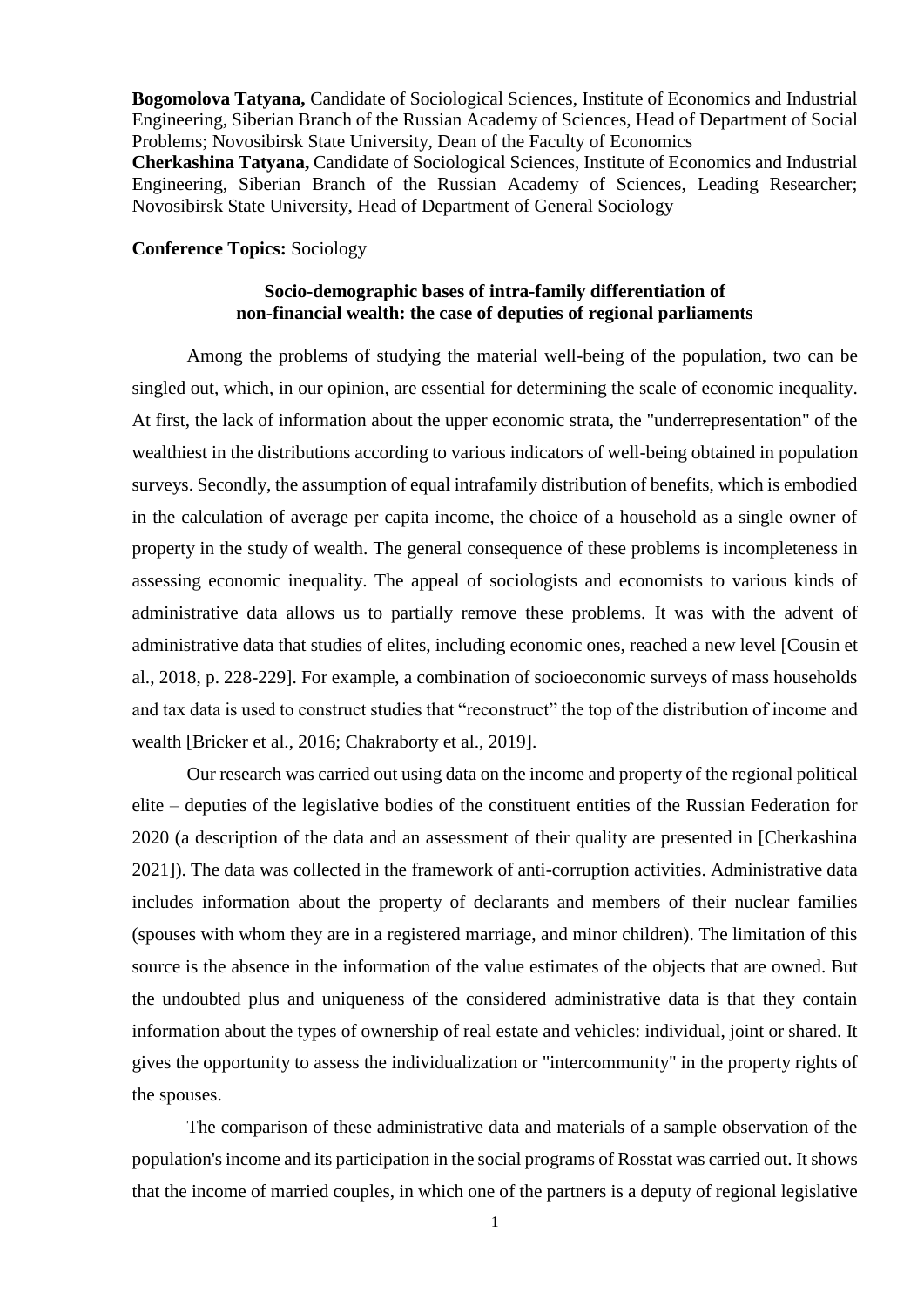bodies, partly corresponds to the income level of the upper economic strata available in a mass survey, representing the population of the country, and partly exceeds them [Cherkashina 2021, p. 23-24]. Meanwhile, in this reasearch, information on the income and property of the regional political elite is used not so much to analyze the well-being of the upper economic and political strata of Russian society, but to identify patterns of economic inequality within households.

The nomenclature of the considered objects in the ownership or in use of declarants and their spouses: residential and non-residential real estate, land plots, vehicles, which in the researches of material well-being is defined as non-financial wealth. The aim of the research is to assess socio-demographic differentiation in terms of non-financial wealth within Russian households using the example of the upper segment of economic stratification. The novelty of the research lies in the structural description of the property of married couples from the predominantly upper economic strata with the allocation of objects in the individual property of each of the spouses. This allows us to assess a) tendencies towards "individualization" of property, b) differences in the property of Russian men and women as a prerequisite for the gender wealth gap.

The experience of a few foreign researches in this problem field allows us to distinguish several patterns:

– the tendency of individualization of the population's property, which is formed both by the increasing number of single households and by the division of property between spouses [Kan, Laurie 2014; Frémeaux, Leturcq 2020];

– on average, the less well-off are single households, and the richest are those who are officially married [Sierminska et al. 2010; Grabka et al. 2015; Frémeaux, Leturcq 2020]. The value of the property of men compared to the value of the property of women is generally higher [Schneebaum et al. 2018]. In the case of married couples, the difference in net worth is partly due to the higher value of men's business assets. The smallest gender gap is observed when comparing the value of residential real estate [Sierminska et al. 2010; Grabka et al. 2015; Meriküll et al. 2021];

– the gender wealth gap in favor of men is most pronounced at the top of the distribution [Schneebaum et al. 2018; Meriküll et al. 2021].

The presentation will provide a comparison in Russian households of the scale and structure of ownership of men and women, both married and unmarried.

Bricker J., Krimmel J., Henriques A., Sabelhaus J. Measuring income and wealth at the top using administrative and survey data // Brookings Papers on Economic Activity. Vol. 2016. Issue Spring. P. 261–331. DOI: 10.1353/eca.2016.0016.

Chakraborty R., Kavonius I., Pérez-Duarte S., Vermeulen P. Is the Top Tail of the Wealth Distribution the Missing Link between the Household Finance and Consumption Survey and